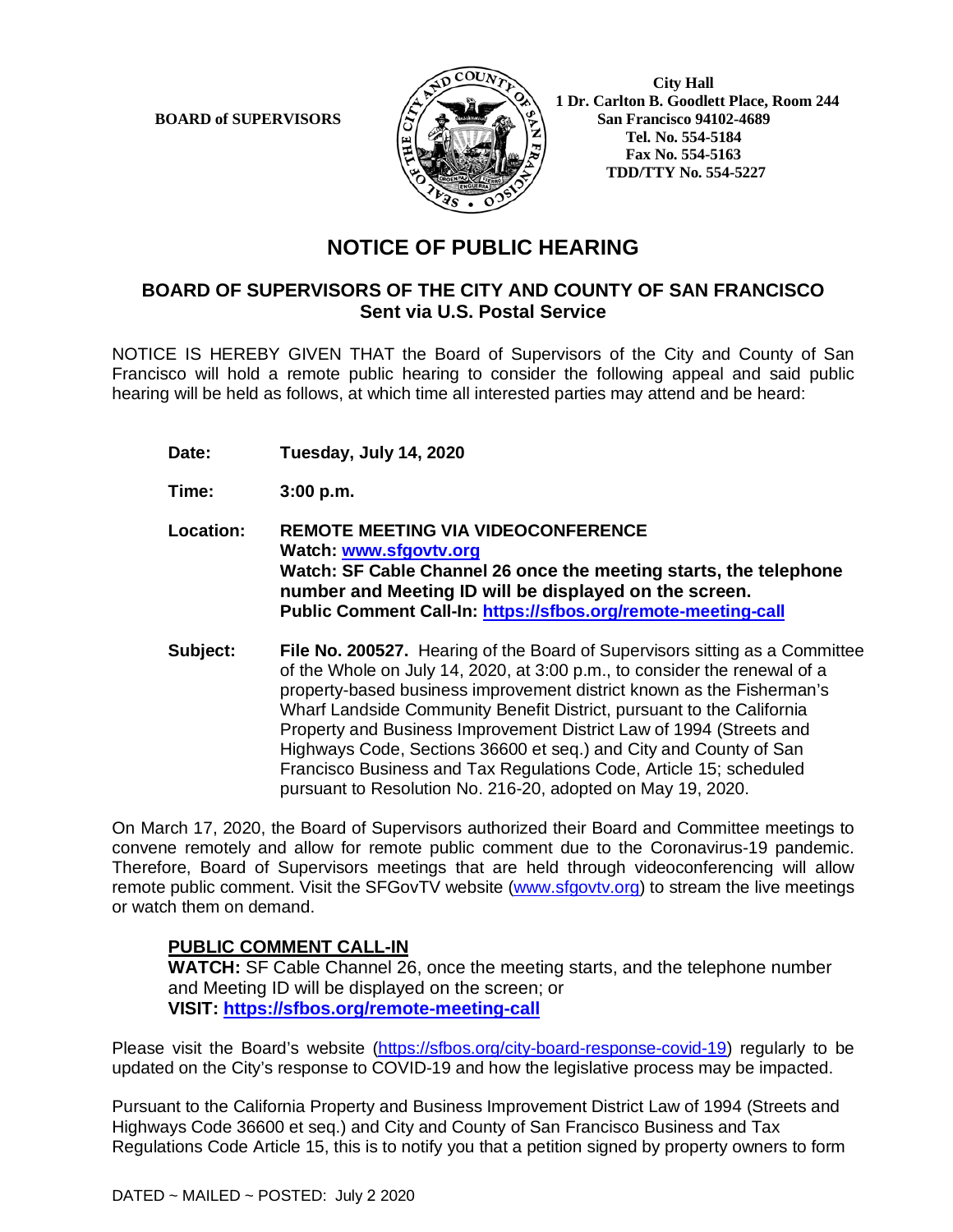Hearing Notice - Committee of the Whole - Renewal and Expansion - Castro Community Benefit District Hearing Date: July 14, 2020 Page 2

(renew and expand) a property and business improvement district in your area was received by the Clerk of the Board of Supervisors on April 14, 2020. The proposed (renewed and expanded) district would be known as the Fisherman's Wharf Landside Community Benefit District (CBD).

If this Property and Business Improvement District is formed (renewed and expanded), it would authorize assessments against real property in the district for 15 years with services to be implemented July 1, 2020 through June 30, 2035. The Fisherman's Wharf Landside CBD would fund and provide the following services:

- 1) Clean and Safe Program
- 2) Marketing and Event Program
- 3) Administration
- 4) Contingency and Reserves

Formation (renewal and expansion) of the property and business improvement district is subject to the approval of the Board of Supervisors after noticed public hearings and a vote by the property owners who would be subject to the assessments. Following public comment, ballots submitted by the property owners in the proposed renewed and expanded Fisherman's Wharf Landside CBD will be counted by the Department of Elections and the results will be announced by the Board of Supervisors. If the ballot election does not result in a majority protest against formation (renewal and expansion) of the proposed district, the Board of Supervisors may vote to establish (renew and expand) the Fisherman's Wharf Landside CBD.

Further information about this petition and proposed (renewed and expanded) district, including the district management plan, which describes the boundaries, operations and activities of the proposed district, may be reviewed in Legislative File No. 200380 at the Office of the Clerk of the Board of Supervisors, City Hall, Room 244, 1 Dr. Carlton B. Goodlett Place, San Francisco. Alternatively, information may be accessed on the Board of Supervisors web site at www.sfbos.org and on the Department of Elections Website at www.sfgov.org/elections.

In accordance with Administrative Code, Section 67.7-1, persons who are unable to attend the hearing on this matter may submit written comments prior to the time the hearing begins. These comments will be made as part of the official public record in this matter and shall be brought to the attention of the Board of Supervisors. Written comments should be addressed to Angela Calvillo, Clerk of the Board, City Hall, 1 Dr. Carlton B. Goodlett Place, Room 244, San Francisco, CA, 94102 or sent via email (board.of.supervisors@sfgov.org). Information relating to this matter is available in the Office of the Clerk of the Board or the Board of Supervisors' Legislative Research Center (https://sfbos.org/legislative-research-center-lrc). Agenda information relating to this matter will be available for public review on Friday, July 10, 2020.

For any questions about this hearing, please contact John Carroll, the Clerk of the Government Audit and Oversight Committee:

John Carroll (john.carroll@sfgov.org ~  $(415)$  554-4445)

*Please Note: The Department is open for business, but employees are working from home. Please allow 48 hours for us to return your call or email.* 

Angela Calvillo Clerk of the Board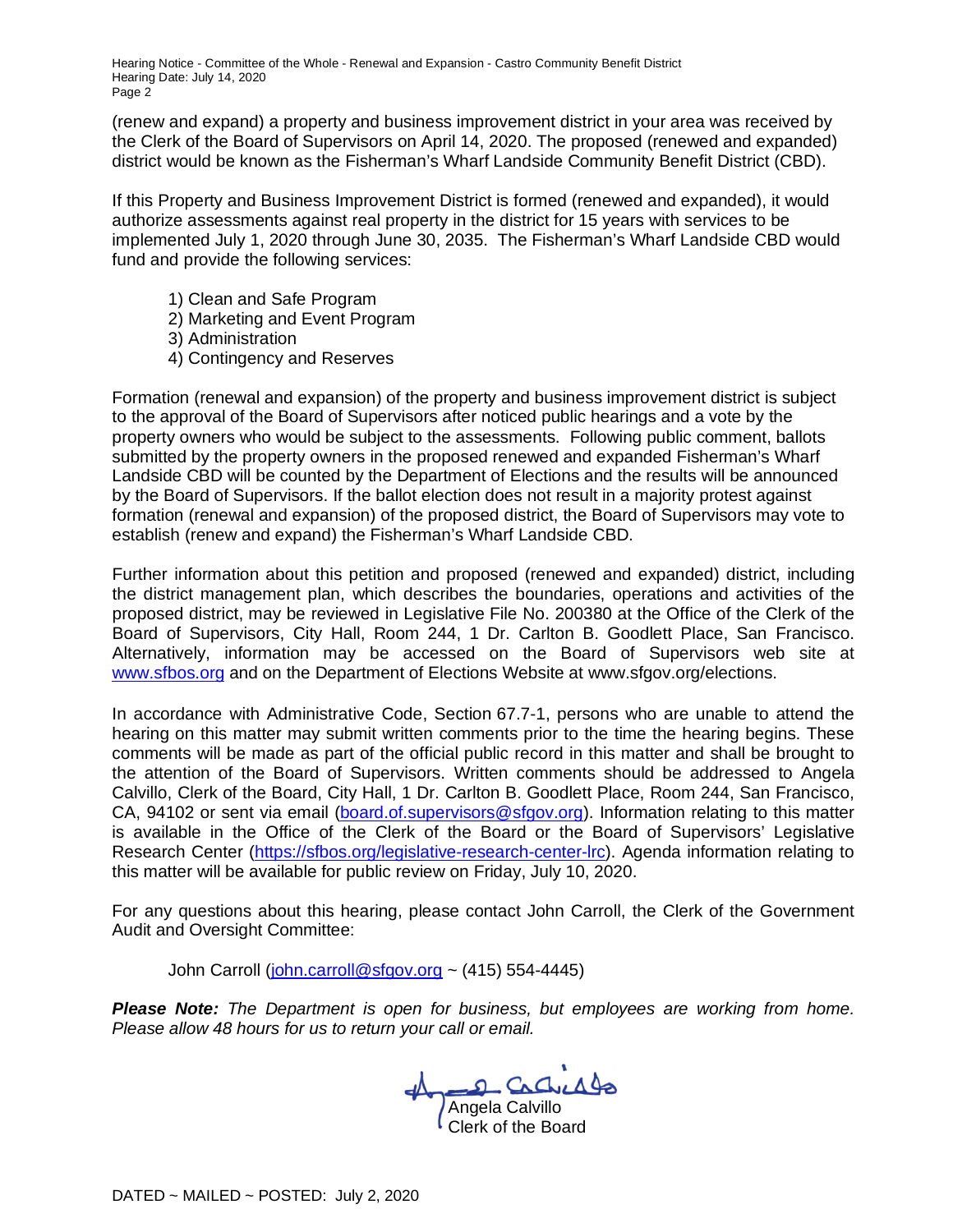**BOARD of SUPERVISORS** 



 **City Hall 1 Dr. Carlton B. Goodlett Place, Room 244 Tel. No. 554-5184 Fax No. 554-5163 TDD/TTY No. 554-5227** 

# **NOTIFICACIÓN DE AUDIENCIA PÚBLICA**

### **JUNTA DE SUPERVISORES DE LA CIUDAD Y CONDADO DE SAN FRANCISCO Enviado por Correo Postal de Estados Unidos**

SE NOTIFICA POR LA PRESENTE que la Junta de Supervisores de la Ciudad y Condado de San Francisco celebrará una audiencia pública para considerar la siguiente apelación y dicha audiencia pública se celebrará de la siguiente manera, momento en el que todos los interesados podrán asistir y ser escuchados:

**Fecha: Martes, 14 de julio de 2020**

**Hora: 3:00 p. m.**

**Lugar: AUDIENCIA REMOTA POR VIDEOCONFERENCIA**

**Vea: www.sfgovtv.org**

- **Vea: Canal 26 de SF Cable cuando empiece la audiencia, el número de teléfono para acceder la reunión aparecerá en la pantalla. Línea para hacer comentario público: https://sfbos.org/remote-meeting-call**
- **Asunto: Expediente Núm. 200527.** Audiencia de la Junta de Supervisores para que actúe como Comité Plenario el 14 de julio de 2020, a las 3:00 p. m., para considerar la renovación de un distrito de mejoramiento comercial basado en las propiedades que se conoce como el Distrito de Beneficio Comunitario de Fisherman's Wharf Landside, según la Ley de Distritos de Mejoramiento de Propiedades y Empresas de California de 1994 (Código de Calles y Carreteras, Secciones 36600 y sig.) y el Código de Normas Empresariales y Tributarias de la Ciudad y Condado de San Francisco, Artículo 15; programado según la Resolución Núm. 215-20, adoptada el 19 de mayo de 2020.

El 17 de marzo de 2020, la Junta de Supervisores autorizó la celebración remota de su Junta y sus Comités para permitir que se lleve a cabo el comentario público de manera remota debido a la pandemia de la covid-19. Por lo tanto, las reuniones de la Junta de Supervisores que se celebrarán por videoconferencia harán posible el comentario público de manera remota. Visite el sitio web de SFGovTV (www.sfgovtv.org) para ver la reunión en vivo o después se puede ver a la carta.

### **LLAMAR PARA HACER COMETARIO PÚBLICO:**

**VEA:** Canal 26 de SF Cable cuando empiece la audiencia, el número de teléfono para acceder la reunión aparecerá en la pantalla. **VISITE: https://sfbos.org/remote-meeting-call**

Sírvase visitar el sitio web de la Junta (https://sfbos.org/city-board-response-covid-19) para acceder información actualizada sobre la respuesta de la Ciudad ante la covid-19 y cómo los procesos legislativos pueden ser afectados.

Según la Ley de Distritos de Mejoramiento de Propiedades y Empresas de California de 1994 (Código de Calles y Carreteras, Secciones 36600 y sig.) y el Código de Normas Empresariales y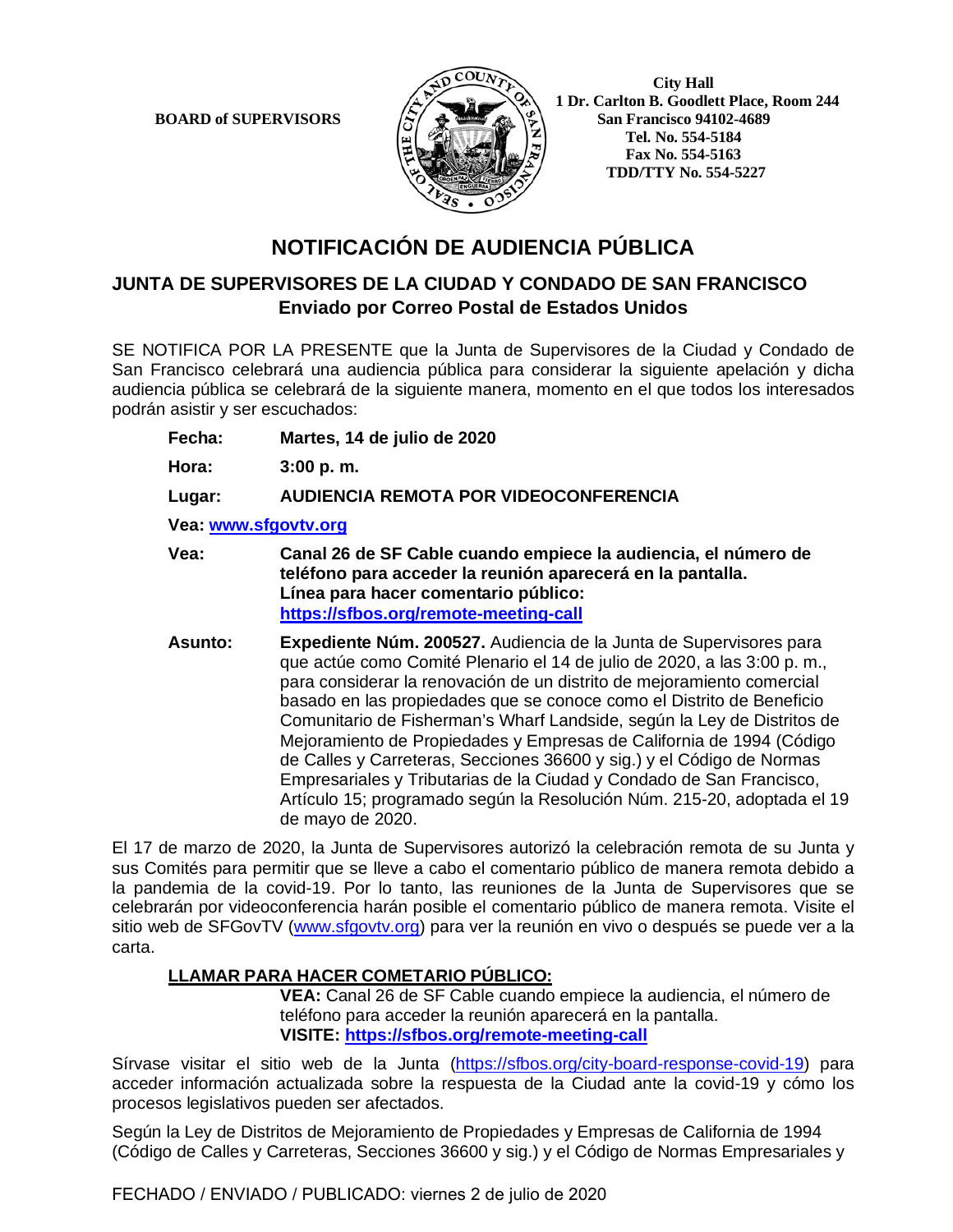Hearing Notice - Committee of the Whole - Renewal and Expansion - Fisherman's Wharf Landside Community Benefit District Hearing Date: July 14, 2020 Page 2

Tributarias de la Ciudad y Condado de San Francisco, Artículo 15, la presente es para notificarle que se recibió en la Secretaría de la Junta de Supervisores, el 14 de abril de 2020, una petición firmada por los propietarios de empresas para formar (renovar y ampliar) un distrito de mejoramiento comercial basado en las propiedades en su zona. El distrito propuesto (renovado y ampliado) se conocería como el Distrito de Beneficio Comunitario de Fisherman's Wharf Landside (CBD, *siglas en inglés*).

Si se forma (renueva y amplía) este distrito de mejoramiento comercial basado en las propiedades, este autorizaría evaluaciones sobre bienes raíces en el distrito por 15 años con los servicios a ser implementados a partir del 1 de julio de 2020 hasta el 31 de junio de 2035. El CBD de Fisherman's Wharf Landside financiaría y proporcionaría los siguientes servicios:

- 
- 1) Programa de limpieza y seguridad<br>2) Programa de eventos y promoción 2) Programa de eventos y promoción<br>3) Administración
- Administración
- 4) Contingencia y reservas

La formación (renovación y ampliación) del distrito de mejoramiento de propiedades y empresas está sujeto a la aprobación de la Junta de Supervisores tras la notificación de unas audiencias públicas y la votación de los propietarios de empresas que estarían sujetos a las evaluaciones. Luego del comentario público, las boletas que entreguen los dueños de las propiedades en el propuesto, renovado y ampliado CBD de Fisherman's Wharf Landside serán contadas por el Departamento de Elecciones y los resultados serán anunciados por la Junta de Supervisores. Si la elección por medio de boleta no resulta en una protesta por mayoría contra la formación (renovación y ampliación) del distrito propuesto, la Junta de Supervisores podría votar por establecer (renovar y ampliar) el CBD de Fisherman's Wharf Landside.

Más información sobre esta petición y el distrito (renovado y ampliado) propuesto, incluyendo el plan de gestión del distrito que describe los límites, operaciones y actividades del distrito propuesto que se puede consultar en el Archivo Legislativo Núm. 200379 en la Oficina de la Secretaría de la Junta de Supervisores. Alternativamente, la información se puede acceder en el sitio web de la Junta de Supervisores en www.sfbos.org y en el sitio web del Departamento de Elecciones en www.sfgov.org/elections.

De conformidad con el Código Administrativo, Sección 67.7-1, las personas que no puedan acudir a la audiencia sobre estos asuntos pueden presentar sus comentarios por escrito a la Ciudad antes de la hora en que empiece la audiencia. Estos comentarios serán parte del registro oficial público sobre estos asuntos y serán señalados a la atención de la Junta de Supervisores. Los comentarios por escrito deben ser dirigidos a Angela Calvillo, Clerk of the Board, Room 244, City Hall, 1 dr. Carlton B. Goodlett Place, San Francisco, 94102 o se pueden enviar por correo electrónico (board.of.supervisors@sfgov.org). La información pertinente a este asunto estará disponible en el Centro de Investigaciones Legislativas en: (https://sfbos.org/legislative-researchcenter-lrc). Información del programa de la audiencia relacionada con este asunto estará disponible para su examen público el viernes, 10 de julio de 2020.

Si tiene alguna pregunta sobre esta audiencia, sírvase contactar con John Carrol, el secretario del Comité de Auditoría y Supervisión Gubernamental:

John Carroll (john.carroll@sfgov.org ~ (415) 554-4445)

*Tome en cuenta que el Departamento está abierto a fines gubernamentales pero sus empleados están trabajando a distancia. Permita que le devolvamos la llamada o correspondencia en 48 horas.*

Angela Carlier Als

Secretaria de la Junta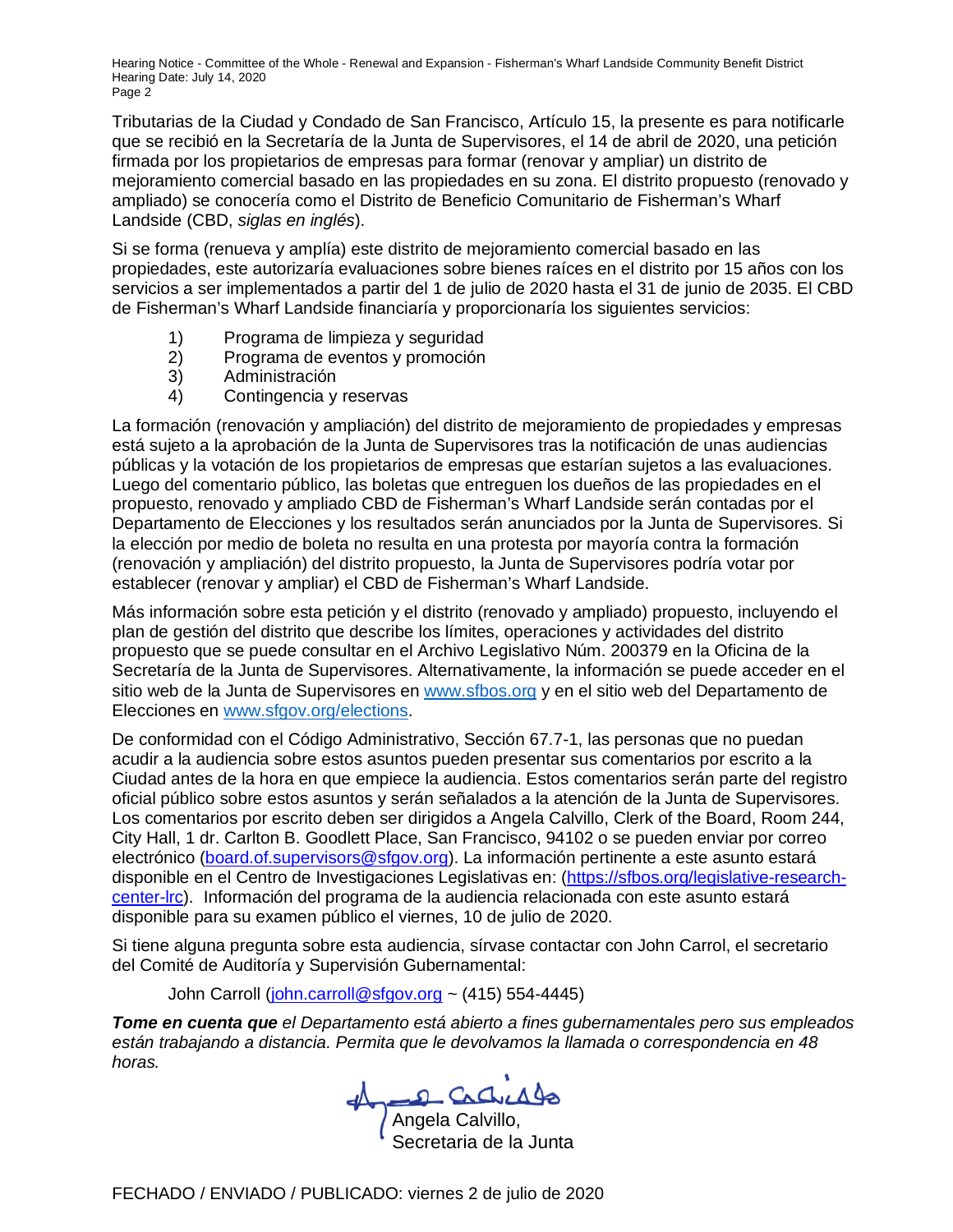

 **City Hall 1 Dr. Carlton B. Goodlett Place, Room 244 BOARD of SUPERVISORS**  $\left(\frac{S}{I}\right)$   $\oplus$   $\left(\frac{S}{I}\right)$  San Francisco 94102-4689  **Tel. No. 554-5184 Fax No. 554-5163 TDD/TTY No. 554-5227**

# 公聼會通知

### 三藩市市及縣政府市參事會 郵寄經由美國郵政服務

三藩市市及縣政府市參事會將舉行遠程公聽會對以下的上訴作出考慮并且該公聽會將按如下所示進 行,届時所有有意參與的民眾可出席和發言,特此公告:

- 日期**: 2020** 年 **7** 月 **14** 日星期二
- 時間**:** 下午 **3** 時

### 地點**:** 以視頻會議的方式舉行遠程會議 觀看網站**: [www.sfgovtv.org](http://www.sfgovtv.org/)** 觀看頻道**:** 會議開始後可透過三藩市市府有線電視**26**台觀看會議,電話號碼 和會議**ID**届時亦會在屏幕上顯示。 發表公眾評論指引,請瀏覽網站**:<https://sfbos.org/remote-meeting-call>**

議題**:** 檔案編號 **200527**。市參事會在 2020 年 7 月 14 日下午 3 時召開的公聽會中以 全體委員會名義,根據 1994 年《加州物業及商業改進區》(《加州街道及高速 公路法》第 36600 條及其以下條款)以及三藩市市及縣《商業及稅務規例》 第15條,考慮翻新以物業為基礎的名為「漁人碼頭陸側社區福利區」 (Fisherman's Wharf Landside Community Benefit District) 的商業改進區; 根據第 216-20 號決議,已於 2020 年 5 月 19 日獲通過。

鑑於2019新型冠狀病毒(Coronavirus-19)疫情已構成「大流行 」,自2020年3月17日起,市參事 會授權全體市參事會及其常務委員會遠程召開會議並准許遠程聽取公眾評論。 因此,以視頻會議方 式舉行的市參事會會議容許市民遠程發表公眾意見。 瀏覽SFGovTV網站 [\(www.sfgovtv.org\)](http://www.sfgovtv.org/) 觀看會 議直播或隨選視頻觀看。

### 公眾評論 **CALL-IN**

觀看頻道: 會議開始後可透過三藩市市府有線電視26台觀看會議,電話號碼和會議ID届 時亦會在屏幕上顯示; 或

#### 瀏覽網站**:<https://sfbos.org/remote-meeting-call>**

請時常瀏覽市參事會網站 [\(https://sfbos.org/city-board-response-covid-19\)](https://sfbos.org/city-board-response-covid-19) 以瞭解有關 COVID-19 的最新市府抗疫資訊以及立法程序可能會受到的影響。